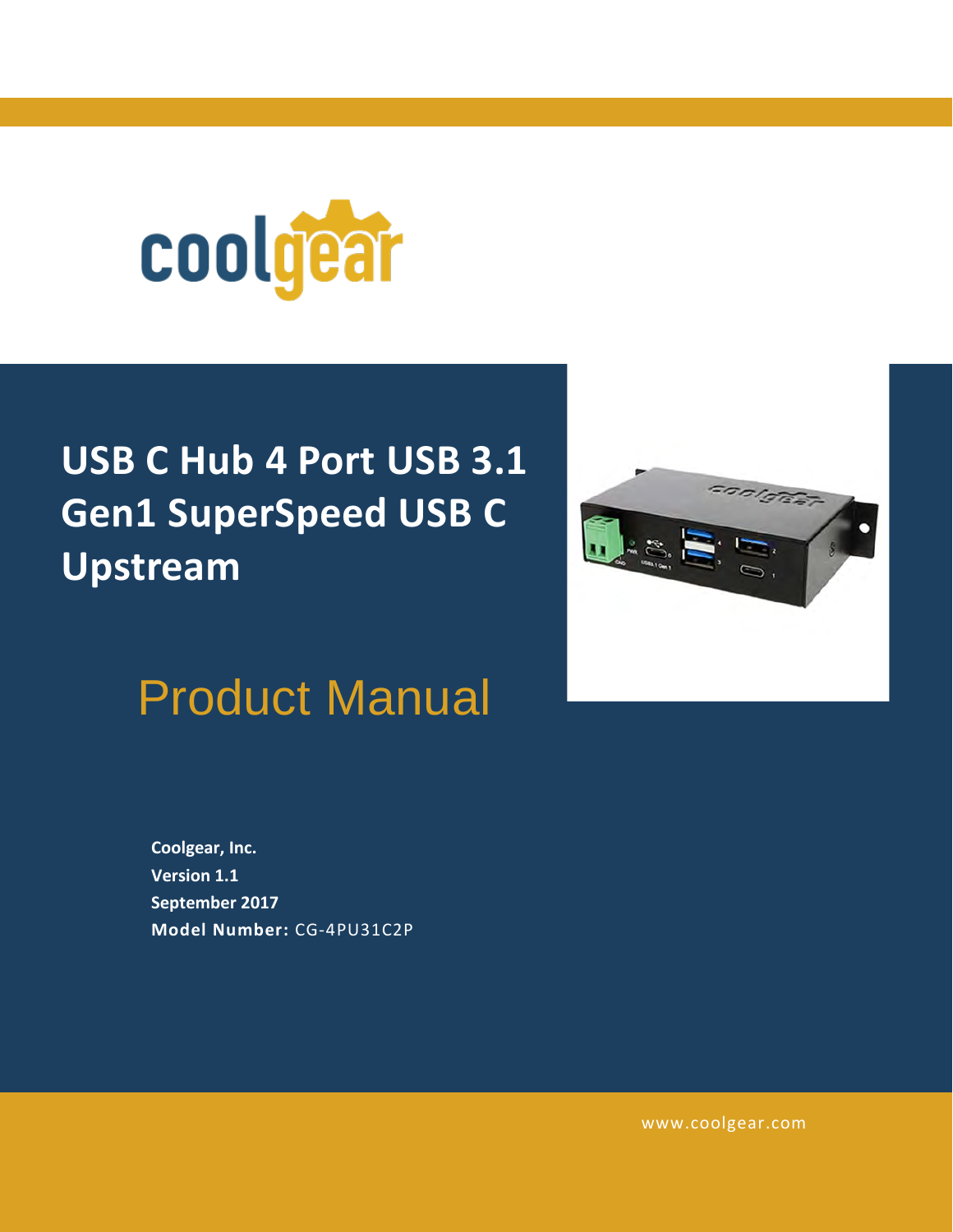

Revision History

| <b>Revision Date</b> |                      | <b>Author</b> | <b>Comments</b>   |
|----------------------|----------------------|---------------|-------------------|
| $\vert 1.0 \vert$    | $10/9/2015$ Coolgear |               | <b>New Manual</b> |

#### **About this document**

This product manual outlines installation and features of the CG-4PU31C2P USB C Hub 4 Port USB 3.1 Gen1 SuperSpeed USB C Upstream.

#### **Scope**

The scope of this manual is to give the user of the product an understanding of its use with detailed diagrams and verbiage. The manual allows the users to apply the product to their application.

#### **Intended Audience**

This product is intended for use in numerous industries including but not limited to applications such as; Automotive, Machine Equipment, Kiosk, Office, and others.

#### **Product Support**

support@coolgear.com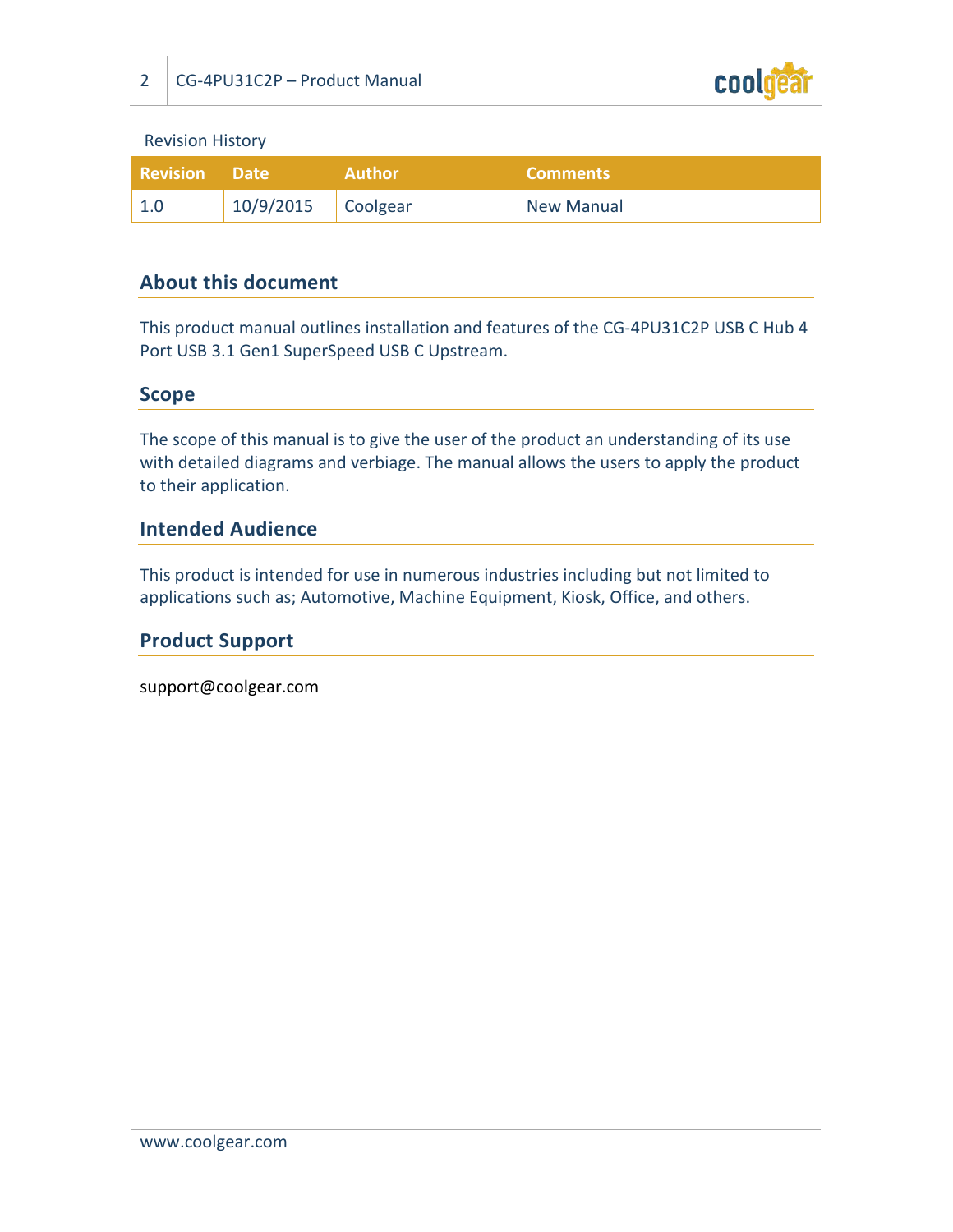# **Table of Contents**

# **Table of Figures**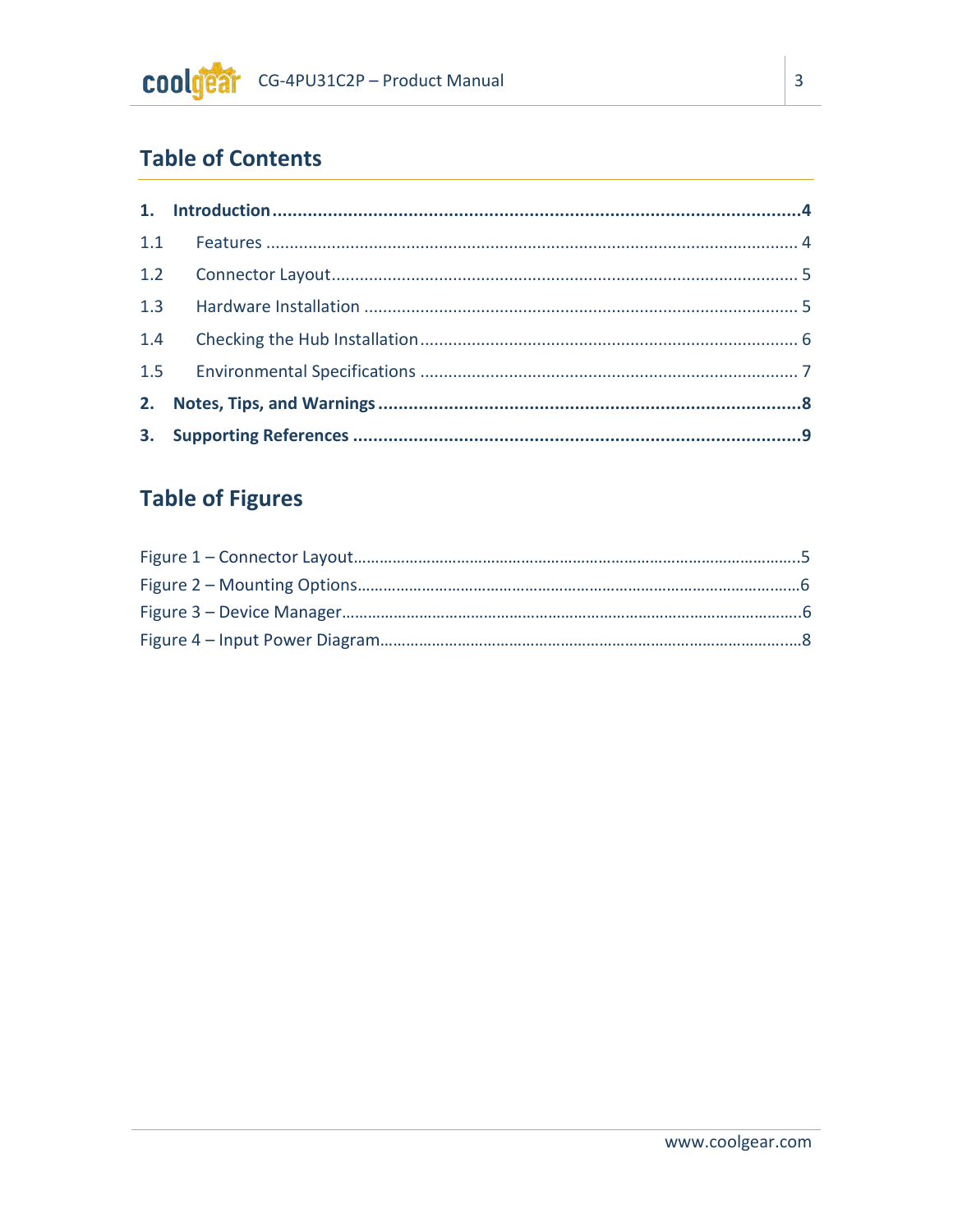

## <span id="page-3-0"></span>**1. Introduction**

USB C hub provides 4 USB 3.1 Gen1 ports to include 3 USB-A ports and 1 USB C port. 1 Downstream and 1 upstream port use the reversible USB C connector. USB C hub for industrial applications is compact and mountable with 4 ports comprising of (3) USB-A downstream ports, (1) USB C downstream port, and (1) USB C upstream port to your computer.

| <b>WEIGHT</b>           | .793 lbs                                                |
|-------------------------|---------------------------------------------------------|
| <b>DIMENSIONS</b>       | 4.50"(L) x 2.26"(W) x 1.03"(H) (11.45 x 5.73 x 2.63 cm) |
| <b>UPC</b>              | 045079158405                                            |
| <b>WARRANTY</b>         | 1 year from date of purchase                            |
| <b>COLOR</b>            | <b>Black</b>                                            |
| <b>DOWNSTREAM PORTS</b> | 3 USB 3.1 Type-A Ports / 1 USB 3.1 Type-C Port          |
| <b>UPSTREAM PORTS</b>   | 1 USB 3.1 Type-C Port                                   |

#### <span id="page-3-1"></span>**1.1 Features**

| Compliant with USB 3.1 Gen1<br><b>Specifications</b><br>Rigid Wall and DIN Rail mountable<br>$\bullet$<br>metal Case<br>Supports 15KV ESD Surge Protection<br>Provides 4 (1 USB-C and 3 USB-A)<br>downstream facing USB 3.1 ports<br>Uses included USB 3.1 C to A cable for<br>$\bullet$<br>upstream data | Supports 5Gbps (super-speed),<br>480Mbps (High-Speed), 12Mbps (Full-<br>Speed), and 1.5Mbps (low-speed)<br>speeds<br>Multi Transaction translators (TT) per<br>hub<br>Supports USB battery charging: CDP<br>and DCP modes |
|-----------------------------------------------------------------------------------------------------------------------------------------------------------------------------------------------------------------------------------------------------------------------------------------------------------|---------------------------------------------------------------------------------------------------------------------------------------------------------------------------------------------------------------------------|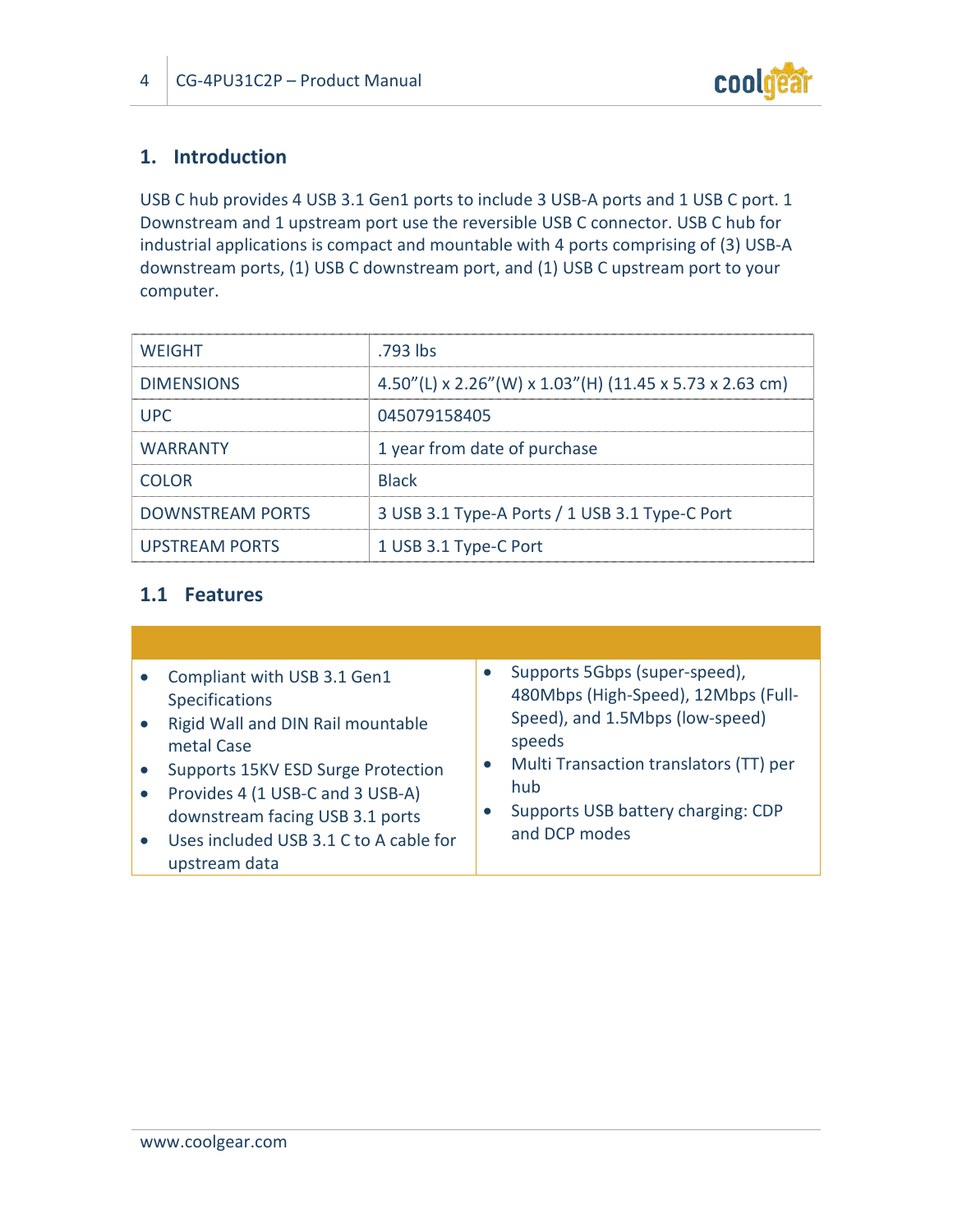### <span id="page-4-2"></span><span id="page-4-0"></span>**1.2 Connector Layout**



Figure 1

Power LED: Indicates the hub is powered either by Bus-Power or Self-Power.

**Self Power Input Connector**: This 2-pin (one pin is + voltage and the other is GND) terminal block connector is used to connect a wide range power source to self-power the hub. The voltage can be in the range from +7V to 48V DC.

| <b>USB-B Upstream Port</b> | <b>USB C Downstream Ports</b> | <b>USB-A Downstream Ports</b> |
|----------------------------|-------------------------------|-------------------------------|
| The Type-C connector from  | The small downstream          | There are 3 USB-A             |
| upstream USB 3.1 port is   | facing port connector is a    | connectors with the USB       |
| connected from the host or | 24-pin fully reversible-plug  | 3.1 standard, backward        |
| another USB 3.1 Hub's      | connector for USB devices     | compatible with legacy USB    |
| downstream facing port.    | and cabling.                  | $2.0/1.1$ devices.            |

#### <span id="page-4-1"></span>**1.3 Hardware Installation**

- 1. **Use static electricity discharge precautions**. Remove possible static discharge potential from any objects that the hub may come in contact with before installation. This can be accomplished by touching a bare metal chassis rail after you have turned off the power.
- 2. **Apply DC power (range from +7V to 48V) to the 2-pin Terminal Block Connector**. The hub is self-powered by the upstream USB port (USB-B connector), This terminal block connector is to add power to ensure enough power for the 4 downstream ports.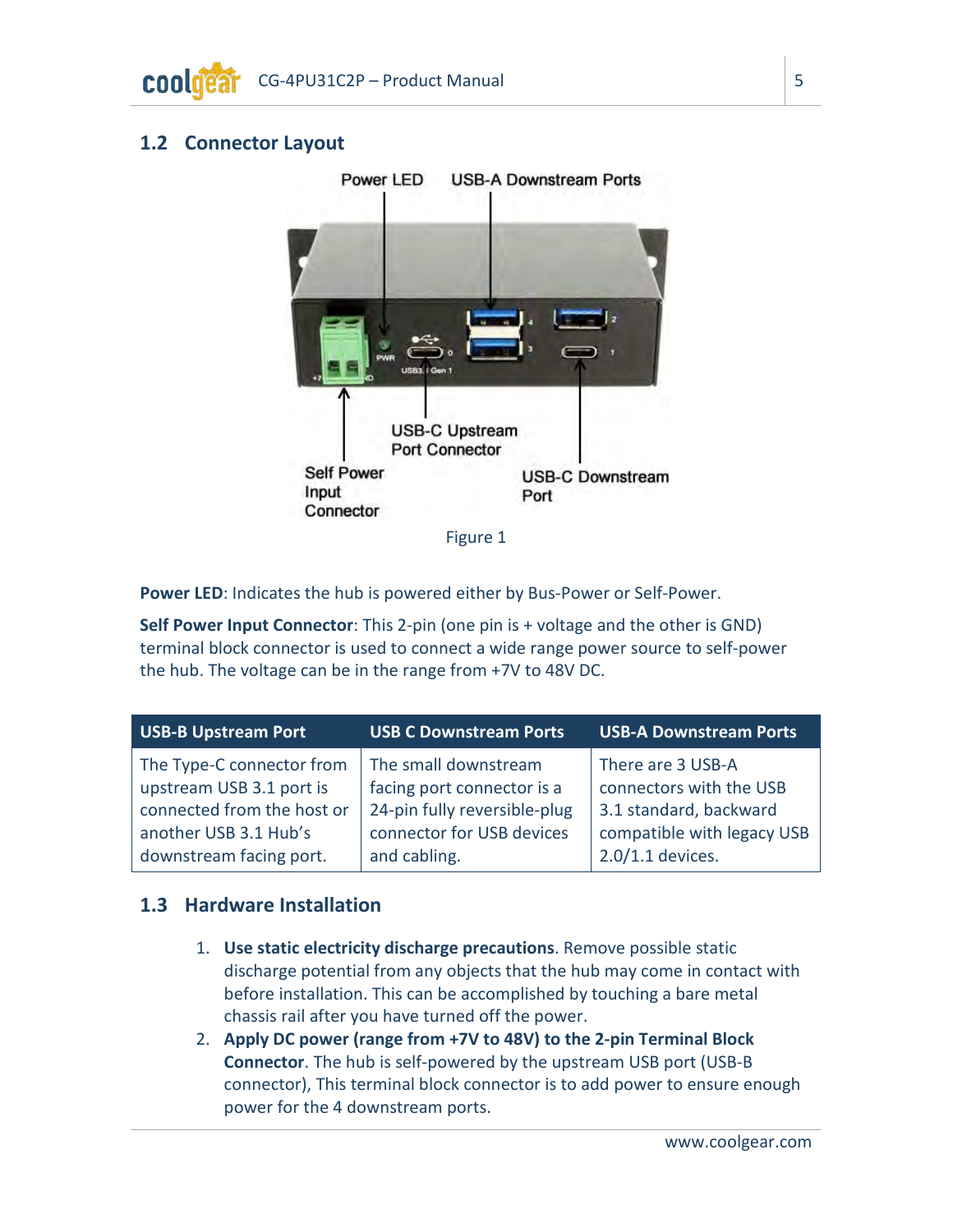

- 3. **Connecting USB Host cables:** The host cable can be a standard C to A or C to C USB 3.1 cable (depends on the host port's connector type). Please connect the Type-A (or Type-C) end connector of the cable to your PC's host USB 3.0 port, then insert the type-C end connector to this hub. Since the USB hub is plug-and-play, you don't have to turn off your host computer when installing the hub.
- 4. **Connect the USB Devices to the downstream ports of this hub.**
- <span id="page-5-1"></span>5. **Mount your hub on the wall or DIN RAIL if required.**



Figure 2

#### <span id="page-5-0"></span>**1.4 Checking the Hub Installation**

<span id="page-5-2"></span>To check the USB hub installation in Windows device manager, please follow the following steps:

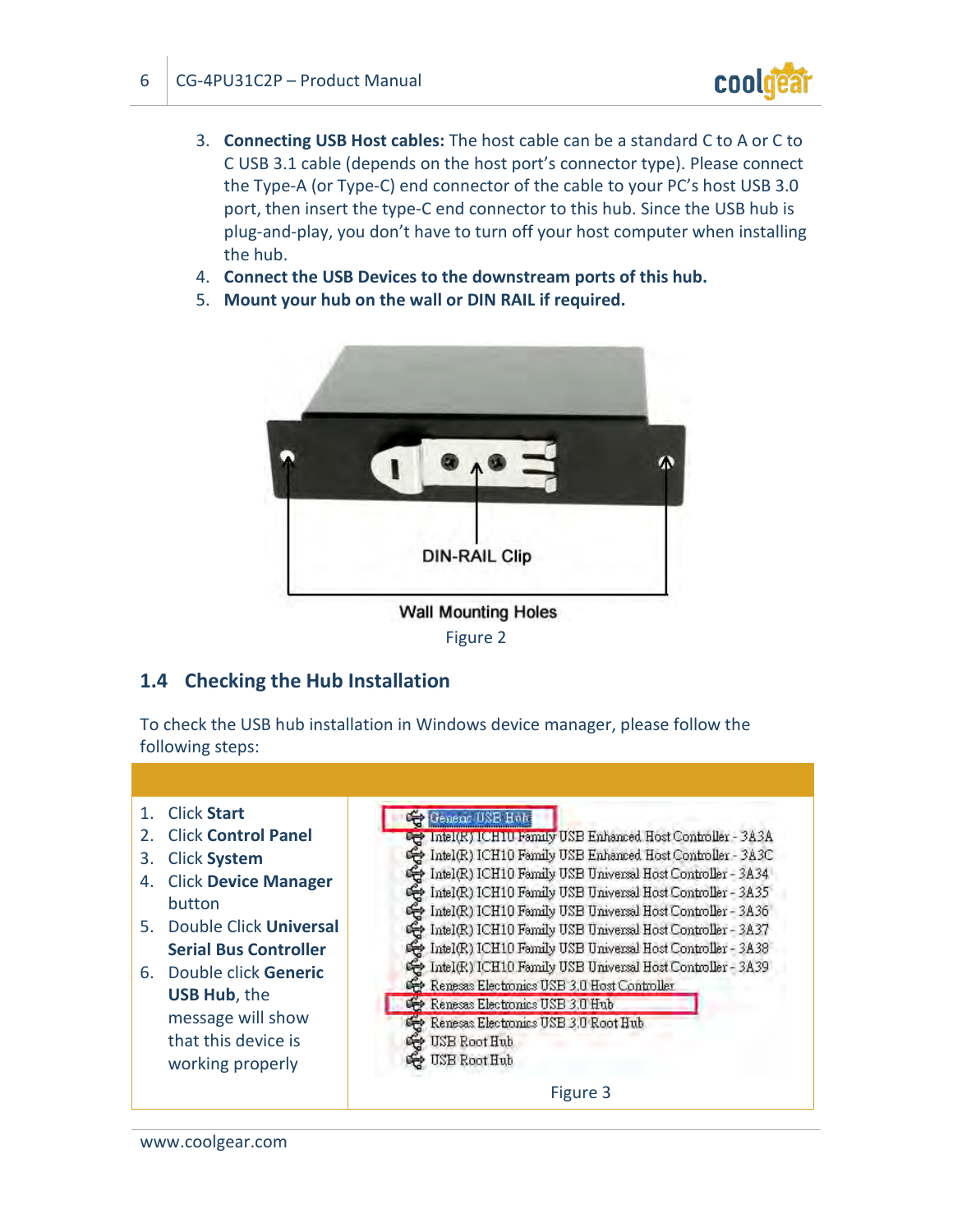# <span id="page-6-0"></span>**1.5 Environmental Specifications**

| Specification          | Data                         |
|------------------------|------------------------------|
| Operating Temperature: | $\vert$ 0-55°C (32 to 131°F) |
| Operating Humidity:    | $^{\prime}$ 5 to 95% RH      |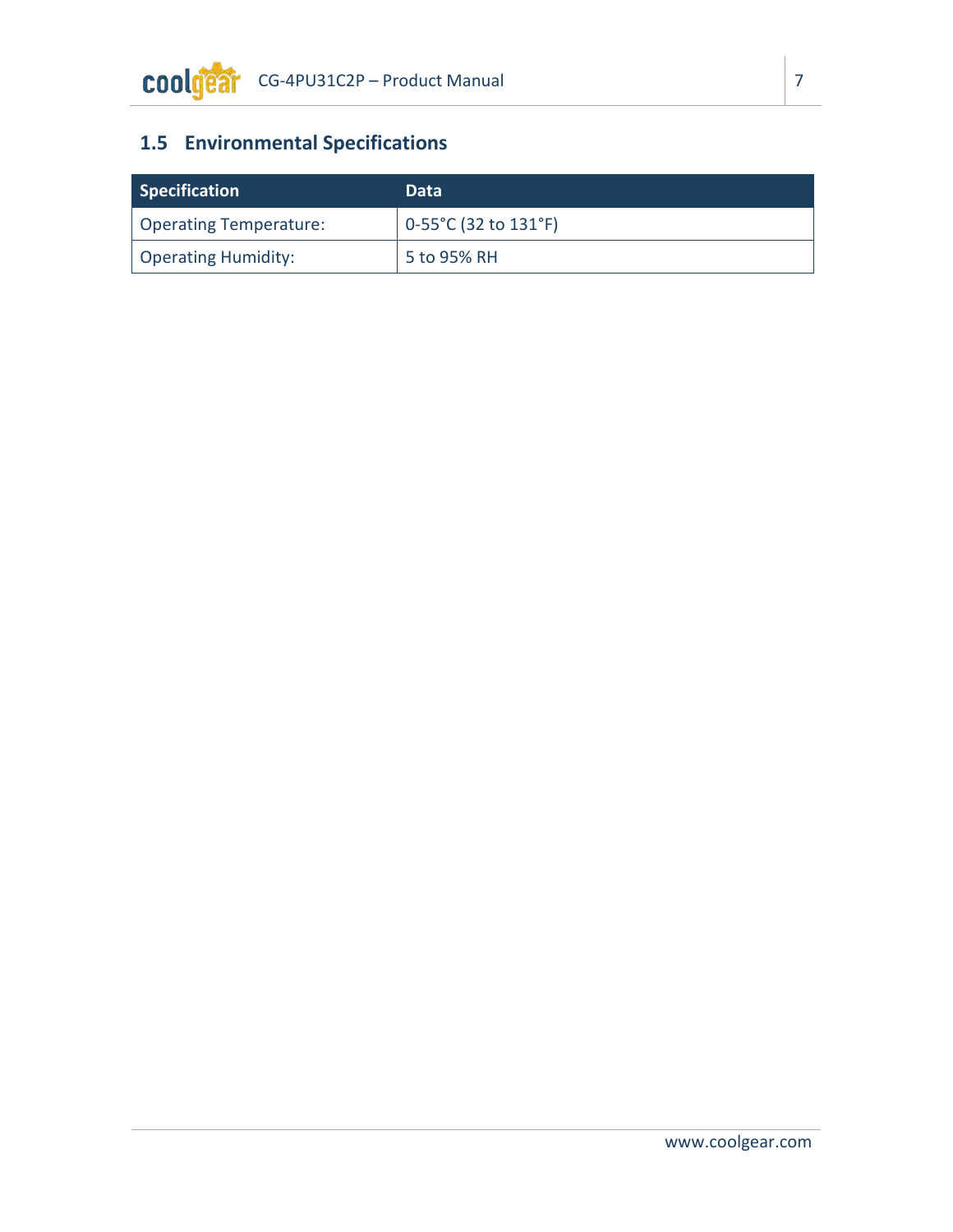

## <span id="page-7-0"></span>**2. Notes, Tips, and Warnings**

|             | In some cases, during hardware installation, you will see an error message<br>said that the USB Hub caused the USB bus power over the current limit,                                                             |
|-------------|------------------------------------------------------------------------------------------------------------------------------------------------------------------------------------------------------------------|
| <b>Note</b> | please ignore this message since the hub is hot plug and its power capacitor<br>will cause a very short period of current. It will NOT affect your USB function.<br>Reference Section 1.2 Hardware Installation. |

| m | n |
|---|---|
|---|---|

<span id="page-7-1"></span>

| <b>Safety</b> | Read the entire Product Manual before implementing this product for<br>$\bullet$<br>your application. This manual contains important information about<br>electrical connections that must be followed for safe and proper<br>operation.<br>Inspect the product closely for visual defects before putting it to use.<br>$\bullet$<br>Keep away from areas where moisture builds, this product contains<br>$\bullet$<br>electrical components that can be damaged by moisture build up, this<br>can adversely affect your equipment connected to it.<br>Do not disassemble the product. Handling the product's internal<br>$\bullet$<br>components can expose it to ESD (Electro-Static Discharge) hazards<br>that can affect the function of the device.<br>If this product is not functioning properly, email our support team at<br>$\bullet$ |
|---------------|-------------------------------------------------------------------------------------------------------------------------------------------------------------------------------------------------------------------------------------------------------------------------------------------------------------------------------------------------------------------------------------------------------------------------------------------------------------------------------------------------------------------------------------------------------------------------------------------------------------------------------------------------------------------------------------------------------------------------------------------------------------------------------------------------------------------------------------------------|
|               | support@coolgear.com.                                                                                                                                                                                                                                                                                                                                                                                                                                                                                                                                                                                                                                                                                                                                                                                                                           |
|               |                                                                                                                                                                                                                                                                                                                                                                                                                                                                                                                                                                                                                                                                                                                                                                                                                                                 |